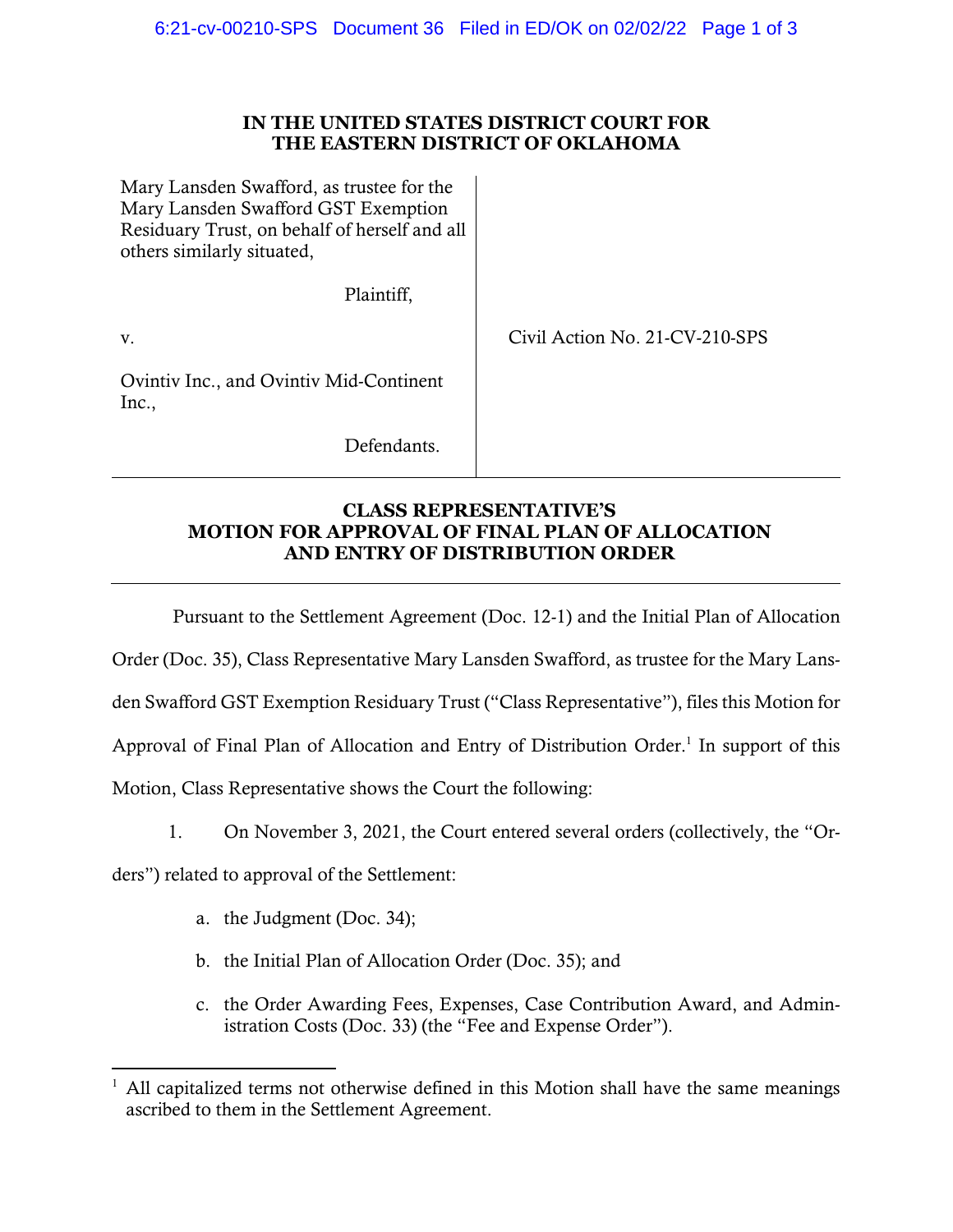#### 6:21-cv-00210-SPS Document 36 Filed in ED/OK on 02/02/22 Page 2 of 3

2. Under the Orders and paragraph 6.7 of the Settlement Agreement, Class Representative is required to file and seek approval of a final plan of allocation and entry of a distribution order to disburse the Net Settlement Fund to Class Members. This Motion seeks that approval.

3. Class Representative's expert, Barbara Ley, calculated a Final Plan of Allocation that takes into account the Gross Settlement Fund (\$19.5 million), as well as accrued interest through the most recent available data, and subtracts the amounts awarded in the Fee and Expense Order and the amounts attributable to the opt-outs approved by the Court in the Judgment.

4. The result is Class Representative's proposed Final Plan of Allocation, which is attached to this Motion as Exhibit 1.

5. The proposed Final Plan of Allocation shows the proportionate settlement payments to be made to Class Members in accordance with the Allocation Methodology previously approved.

6. Upon the Court's approval, the distributions set out in the Final Plan of Allocation will be made to Class Members in accordance with the Orders and the Settlement Agreement. To effectuate distribution, the Escrow Agent will transfer funds in the Escrow Account to the Settlement Administrator for further administration and distribution. If payment cannot be made to 100% of the Class Members, any Residual Unclaimed Funds will be handled as set forth in the Orders and Settlement Agreement.

2